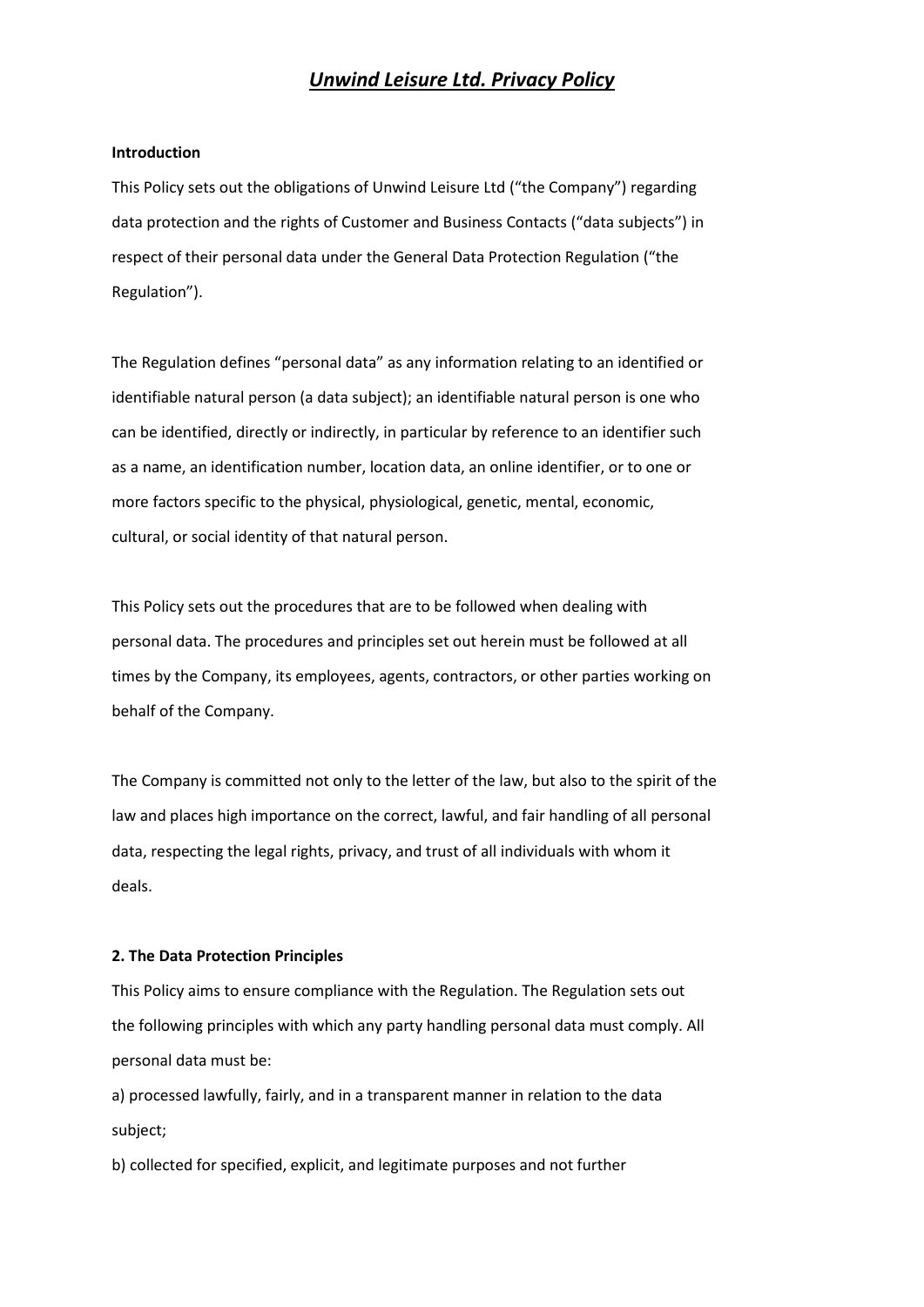processed in a manner that is incompatible with those purposes; further processing for archiving purposes in the public interest, scientific or historical research purposes or statistical purposes shall not be considered to be incompatible with the initial purposes;

c) adequate, relevant and limited to what is necessary in relation to the purposes for which it is processed;

d) accurate and, where necessary, kept up to date; every reasonable step must be taken to ensure that personal data that is inaccurate, having regard to the purposes for which they are processed, is erased or rectified without delay; e) kept in a form which permits identification of data subjects for no longer than is necessary for the purposes for which the personal data is processed; personal data may be stored for longer periods insofar as the personal data will be processed solely for archiving purposes in the public interest, scientific or historical research purposes or statistical purposes subject to implementation of the appropriate technical and organisational measures required by the regulation in order to safeguard the rights and freedoms of the data subject; f) processed in a manner that ensures appropriate security of the personal data, including protection against unauthorised or unlawful processing and against accidental loss, destruction or damage, using appropriate technical or organisational measures.

## **3. Lawful, Fair, and Transparent Data Processing**

The Regulation seeks to ensure that personal data is processed lawfully, fairly, and transparently, without adversely affecting the rights of the data subject. The Regulation states that processing of personal data shall be lawful if at least one of the following applies:

a) the data subject has given consent to the processing of his or her personal data for one or more specific purposes;

b) processing is necessary for the performance of a contract to which the data subject is a party or in order to take steps at the request of the data subject prior to entering into a contract;

c) processing is necessary for compliance with a legal obligation to which the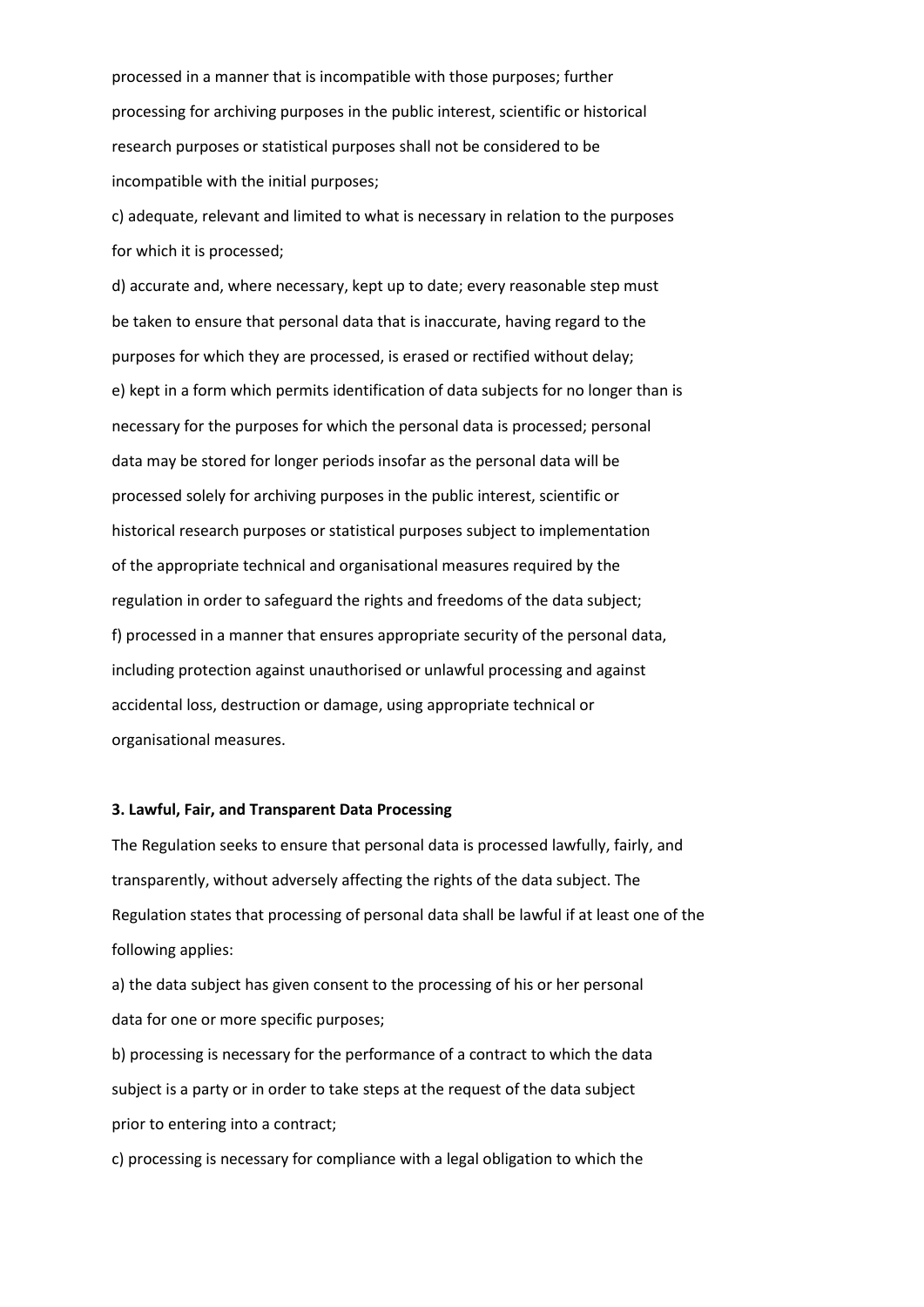controller is subject;

d) processing is necessary to protect the vital interests of the data subject or of another natural person;

e) processing is necessary for the performance of a task carried out in the public interest or in the exercise of official authority vested in the controller; f) processing is necessary for the purposes of the legitimate interests pursued by the controller or by a third party, except where such interests are overridden by the fundamental rights and freedoms of the data subject which require protection of personal data, in particular where the data subject is a child.

#### **4. Processed for Specified, Explicit and Legitimate Purposes**

1.1 The Company collects and processes the personal data set out in Part 21 of this Policy. This may include personal data received directly from data subjects (for example, contact details used when a data subject communicates with us).

1.2 The Company only processes personal data for the specific purposes set out in Part 21 of this Policy (or for other purposes expressly permitted by the Regulation). The purposes for which we process personal data will be informed to data subjects at the time that their personal data is collected, where it is collected directly from them, or as soon as possible (not more than one calendar month) after collection where it is obtained from a third party.

# **5. Adequate, Relevant and Limited Data Processing**

The Company will only collect and process personal data for and to the extent necessary for the specific purpose(s) informed to data subjects as under Part 4, above.

## **6. Accuracy of Data and Keeping Data Up To Date**

The Company shall ensure that all personal data collected and processed is kept accurate and up-to-date. The accuracy of data shall be checked when it is collected and at regular intervals thereafter. Where any inaccurate or out-of-date data is found, all reasonable steps will be taken without delay to amend or erase that data, as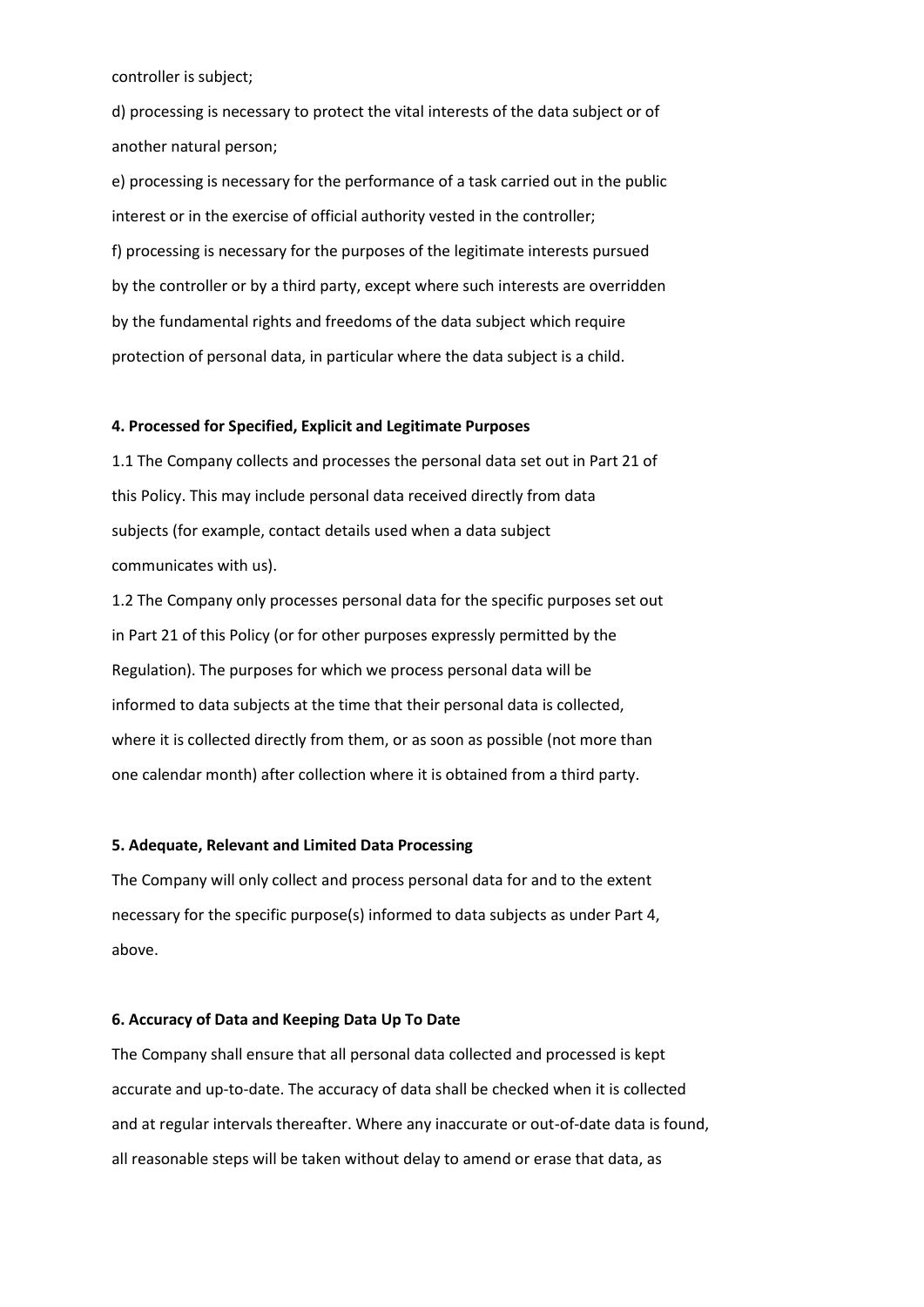appropriate.

#### **7. Timely Processing**

The Company shall not keep personal data for any longer than is necessary in light of the purposes for which that data was originally collected and processed. When the data is no longer required; all reasonable steps will be taken to erase it without delay.

#### **8. Secure Processing**

The Company shall ensure that all personal data collected and processed is kept secure and protected against unauthorised or unlawful processing and against accidental loss, destruction or damage. Further details of the data protection and organisational measures which shall be taken are provided in Parts 22 and 23 of this Policy.

#### **9. Accountability**

1.1 The Company's data protection officer is James Williams, info@oakwoodvalleylodges.co.uk 1.2 The Company shall keep written internal records of all personal data collection, holding, and processing, which shall incorporate the following information:

a) The name and details of the Company, its data protection officer, and any applicable third party data controllers;

b) The purposes for which the Company processes personal data;

c) Details of the categories of personal data collected, held, and processed by the Company; and the categories of data subject to which that personal data relates;

d) Details (and categories) of any third parties that will receive personal data from the Company;

e) Details of any transfers of personal data to non-EEA countries including all mechanisms and security safeguards;

f) Details of how long personal data will be retained by the Company; and

g) Detailed descriptions of all technical and organisational measures taken by the

Company to ensure the security of personal data.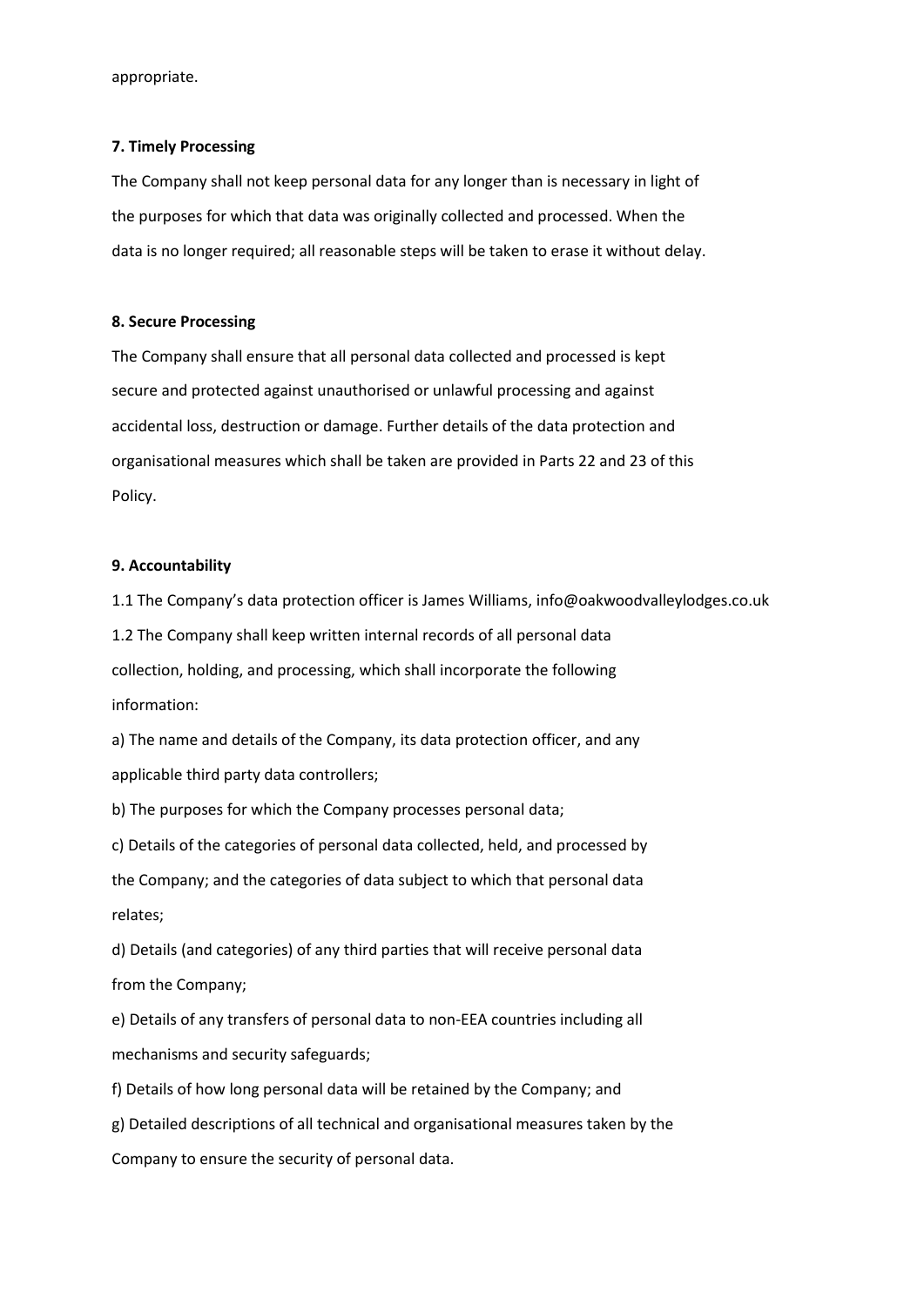# **10. Privacy Impact Assessments**

The Company shall carry out Privacy Impact Assessments when and as required under the Regulation. Privacy Impact Assessments shall be overseen by the Company's data protection officer and shall address the following areas of importance:

1.1 The purpose(s) for which personal data is being processed and the processing operations to be carried out on that data;

1.2 Details of the legitimate interests being pursued by the Company;

1.3 An assessment of the necessity and proportionality of the data processing with respect to the purpose(s) for which it is being processed;

1.4 An assessment of the risks posed to individual data subjects; and

1.5 Details of the measures in place to minimise and handle risks including safeguards, data security, and other measures and mechanisms to ensure the protection of personal data, sufficient to demonstrate compliance with the Regulation.

# **11. The Rights of Data Subjects**

The Regulation sets out the following rights applicable to data subjects:

- a) The right to be informed;
- b) The right of access;
- c) The right to rectification;
- d) The right to erasure (also known as the 'right to be forgotten');
- e) The right to restrict processing;
- f) The right to data portability;
- g) The right to object;

h) Rights with respect to automated decision-making and profiling.

12. Keeping Data Subjects Informed

1.1 The Company shall ensure that the following information is provided to every data subject when personal data is collected:

a) Details of the Company including, but not limited to, the identity of James

Williams, its Data Protection Officer;

b) The purpose(s) for which the personal data is being collected and will be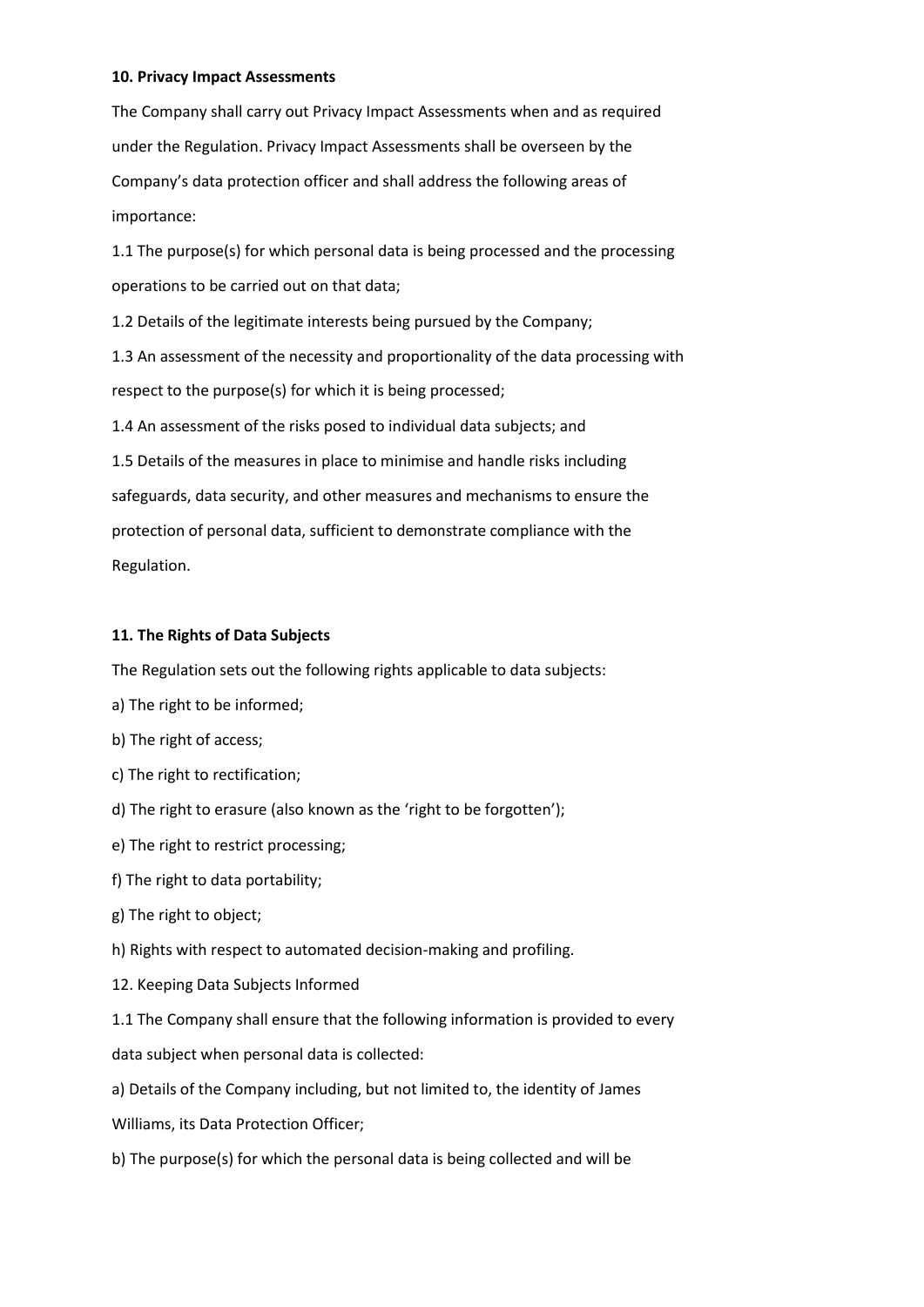processed (as detailed in Part 21 of this Policy) and the legal basis justifying that collection and processing;

c) Where applicable, the legitimate interests upon which the Company is justifying its collection and processing of the personal data;

d) Where the personal data is not obtained directly from the data subject, the categories of personal data collected and processed;

e) Where the personal data is to be transferred to one or more third parties, details of those parties;

f) Where the personal data is to be transferred to a third party that is located outside of the European Economic Area (the "EEA"), details of that transfer, including but not limited to the safeguards in place (see Part 24 of this Policy for further details concerning such third country data transfers);

g) Details of the length of time the personal data will be held by the Company (or, where there is no predetermined period, details of how that length of time will be determined);

h) Details of the data subject's rights under the Regulation;

i) Details of the data subject's right to withdraw their consent to the Company's processing of their personal data at any time;

j) Details of the data subject's right to complain to the Information Commissioner's Office (the 'supervisory authority' under the Regulation);

k) Where applicable, details of any legal or contractual requirement or obligation necessitating the collection and processing of the personal data and details of any consequences of failing to provide it;

l) Details of any automated decision-making that will take place using the personal data (including but not limited to profiling), including information on how decisions will be made, the significance of those decisions and any consequences.

1.2 The information set out above in Part 12.1 shall be provided to the data subject at the following applicable time:

2.a.1 Where the personal data is obtained from the data subject directly, at the time of collection;

2.a.2 Where the personal data is not obtained from the data subject directly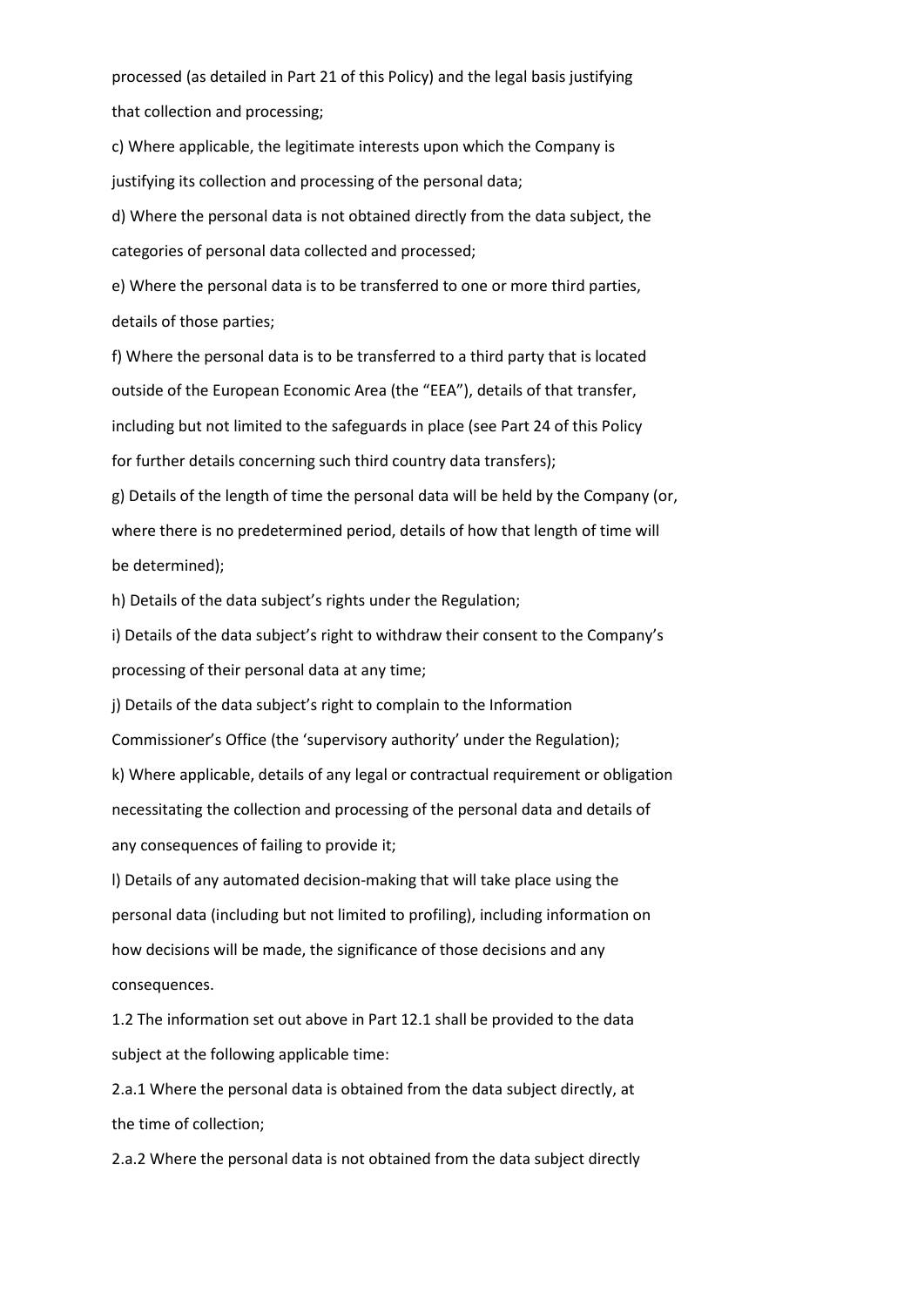(i.e. from another party):

a) If the personal data is used to communicate with the data subject, at the time of the first communication; or b) If the personal data is to be disclosed to another party, before the personal data is disclosed; or c) In any event, not more than one month after the time at which the Company obtains the personal data.

#### **13. Data Subject Access**

1.1 A data subject may make a subject access request ("SAR") at any time to find out more about the personal data which the Company holds about them. The Company is normally required to respond to SARs within one month of receipt (this can be extended by up to two months in the case of complex and/or numerous requests, and in such cases the data subject shall be informed of the need for the extension).

1.2 All subject access requests received must be forwarded to James Williams, the Company's data protection officer. info@oakwoodvalleylodges.co.uk 1.3 The Company does not charge a fee for the handling of normal SARs. The Company reserves the right to charge reasonable fees for additional copies of information that has already been supplied to a data subject, and for requests that are manifestly unfounded or excessive, particularly where such requests are repetitive.

## **14. Rectification of Personal Data**

1.1 If a data subject informs the Company that personal data held by the Company is inaccurate or incomplete, requesting that it be rectified, the personal data in question shall be rectified, and the data subject informed of that rectification, within one month of receipt the data subject's notice (this can be extended by up to two months in the case of complex requests, and in such cases the data subject shall be informed of the need for the extension). 1.2 In the event that any affected personal data has been disclosed to third parties, those parties shall be informed of any rectification of that personal data.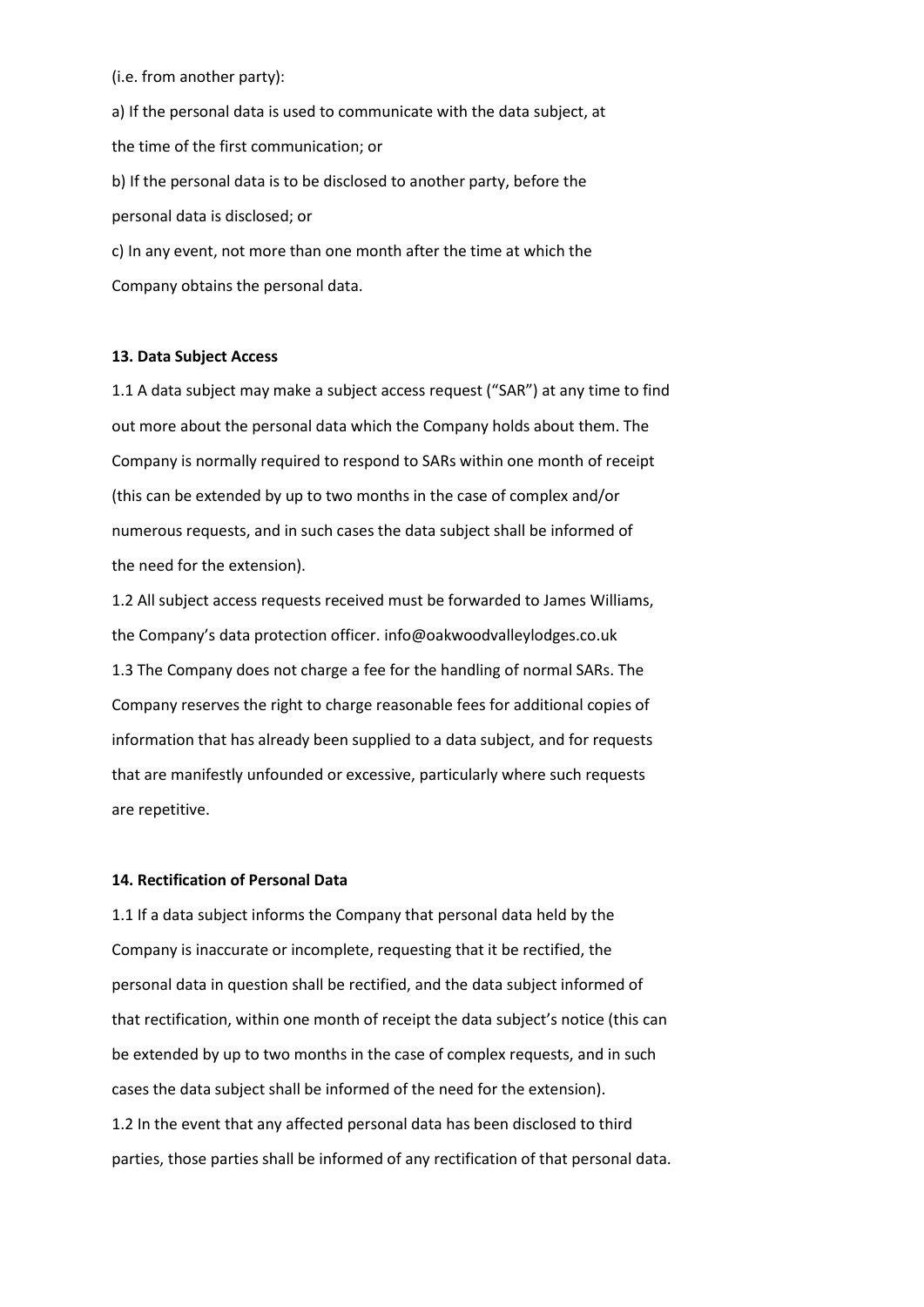#### **15. Erasure of Personal Data**

1.1 Data subjects may request that the Company erases the personal data it holds about them in the following circumstances:

a) It is no longer necessary for the Company to hold that personal data with respect to the purpose for which it was originally collected or processed;

b) The data subject wishes to withdraw their consent to the Company holding and processing their personal data;

c) The data subject objects to the Company holding and processing their personal data (and there is no overriding legitimate interest to allow the Company to continue doing so) (see Part 18 of this Policy for further details concerning data subjects' rights to object);

d) The personal data has been processed unlawfully;

e) The personal data needs to be erased in order for the Company to comply with a particular legal obligation.

1.2 Unless the Company has reasonable grounds to refuse to erase personal data, all requests for erasure shall be complied with, and the data subject informed of the erasure, within one month of receipt of the data subject's request (this can be extended by up to two months in the case of complex requests, and in such cases the data subject shall be informed of the need for the extension).

1.3 In the event that any personal data that is to be erased in response to a data subject request has been disclosed to third parties, those parties shall be informed of the erasure (unless it is impossible or would require disproportionate effort to do so).

# **16. Restriction of Personal Data Processing**

1.1 Data subjects may request that the Company ceases processing the personal data it holds about them. If a data subject makes such a request, the Company shall retain only the amount of personal data pertaining to that data subject that is necessary to ensure that no further processing of their personal data takes place.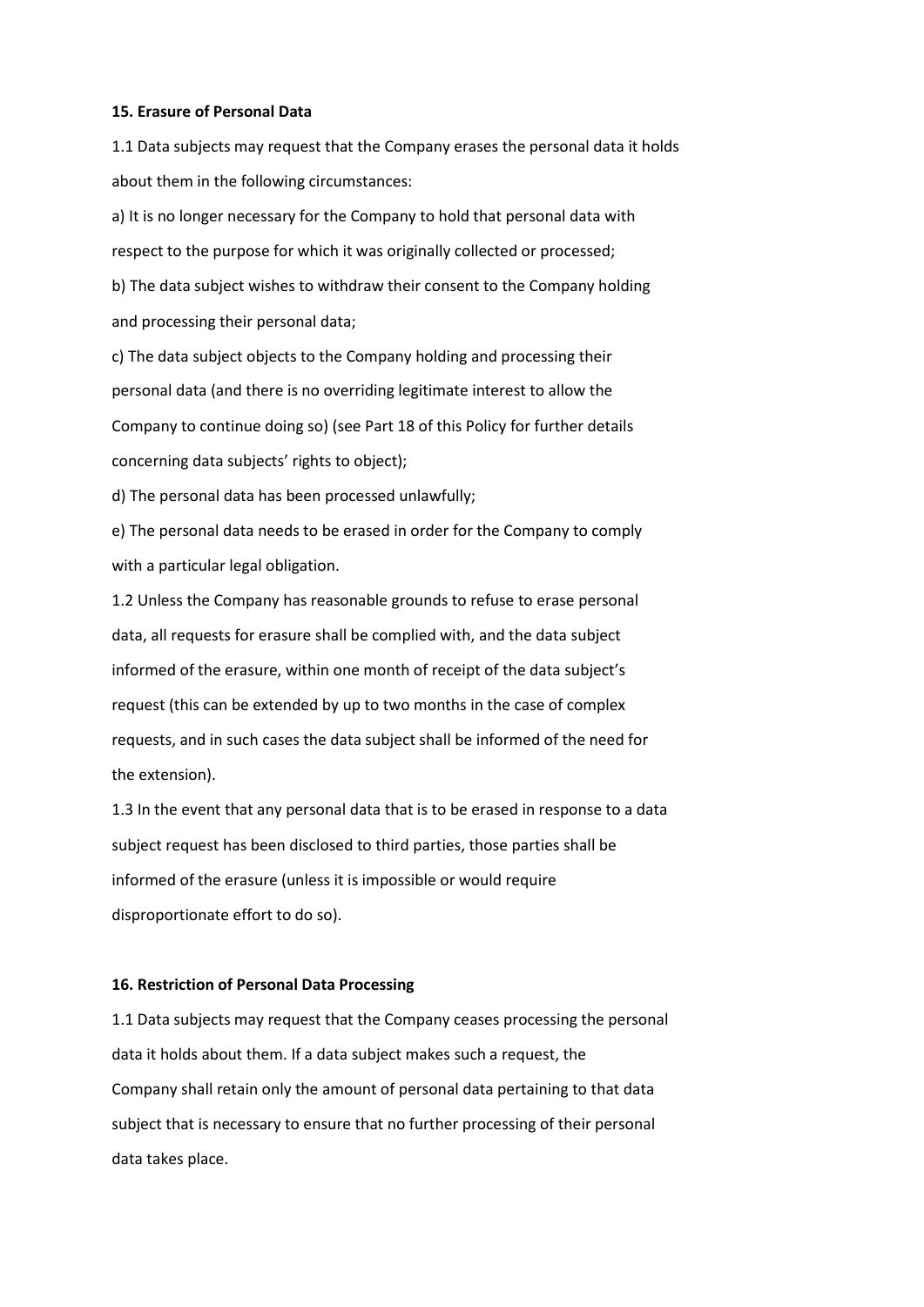1.2 In the event that any affected personal data has been disclosed to third parties, those parties shall be informed of the applicable restrictions on processing it (unless it is impossible or would require disproportionate effort to do so).

## **17. Data Portability**

1.1 The Company processes personal data using automated means, Umbraco and Mailchimp.

1.2 Where data subjects have given their consent to the Company to process their personal data in such a manner or the processing is otherwise required for the performance of a contract between the Company and the data subject, data subjects have the legal right under the Regulation to receive a copy of their personal data and to use it for other purposes (namely transmitting it to other data controllers, e.g. other organisations).

1.3 To facilitate the right of data portability, the Company shall make available all applicable personal data to data subjects in the following format:

a) Digital PDF;

1.4 Where technically feasible, if requested by a data subject, personal data shall be sent directly to another data controller.

1.5 All requests for copies of personal data shall be complied with within one month of the data subject's request (this can be extended by up to two months in the case of complex requests in the case of complex or numerous requests, and in such cases the data subject shall be informed of the need for the extension).

# **18. Objections to Personal Data Processing**

1.1 Data subjects have the right to object to the Company processing their personal data based on legitimate interests (including profiling), direct marketing (including profiling).

1.2 Where a data subject objects to the Company processing their personal data based on its legitimate interests, the Company shall cease such processing forthwith, unless it can be demonstrated that the Company's legitimate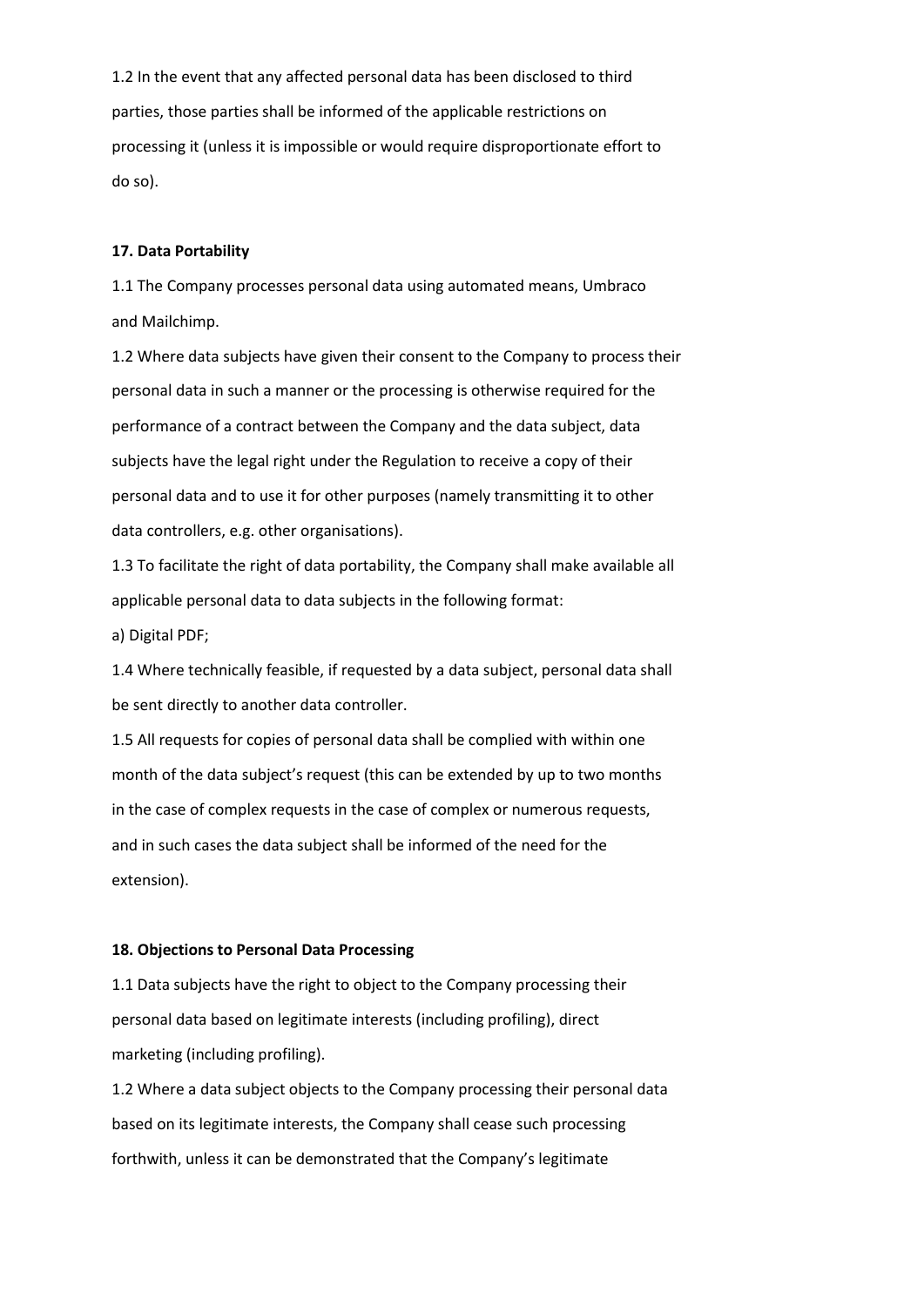grounds for such processing override the data subject's interests, rights and freedoms; or the processing is necessary for the conduct of legal claims. 1.3 Where a data subject objects to the Company processing their personal data for direct marketing purposes, the Company shall cease such processing forthwith.

1.4 Where a data subject objects to the Company processing their personal data for scientific and/or historical research and statistics purposes, the data subject must, under the Regulation, 'demonstrate grounds relating to his or her particular situation'. The Company is not required to comply if the research is necessary for the performance of a task carried out for reasons of public interest.

#### **19. Automated Decision-Making**

1.1 In the event that the Company uses personal data for the purposes of automated decision-making and those decisions have a legal (or similarly significant effect) on data subjects, data subjects have the right to challenge to such decisions under the Regulation, requesting human intervention, expressing their own point of view, and obtaining an explanation of the decision from the Company.

1.2 The right described in Part 19.1 does not apply in the following circumstances: a) The decision is necessary for the entry into, or performance of, a contract between the Company and the data subject;

- b) The decision is authorised by law; or
- c) The data subject has given their explicit consent.

#### **20. Profiling**

Where the Company uses personal data for profiling purposes, the following shall apply:

a) Clear information explaining the profiling will be provided, including its significance and the likely consequences;

- b) Appropriate mathematical or statistical procedures will be used;
- c) Technical and organisational measures necessary to minimise the risk of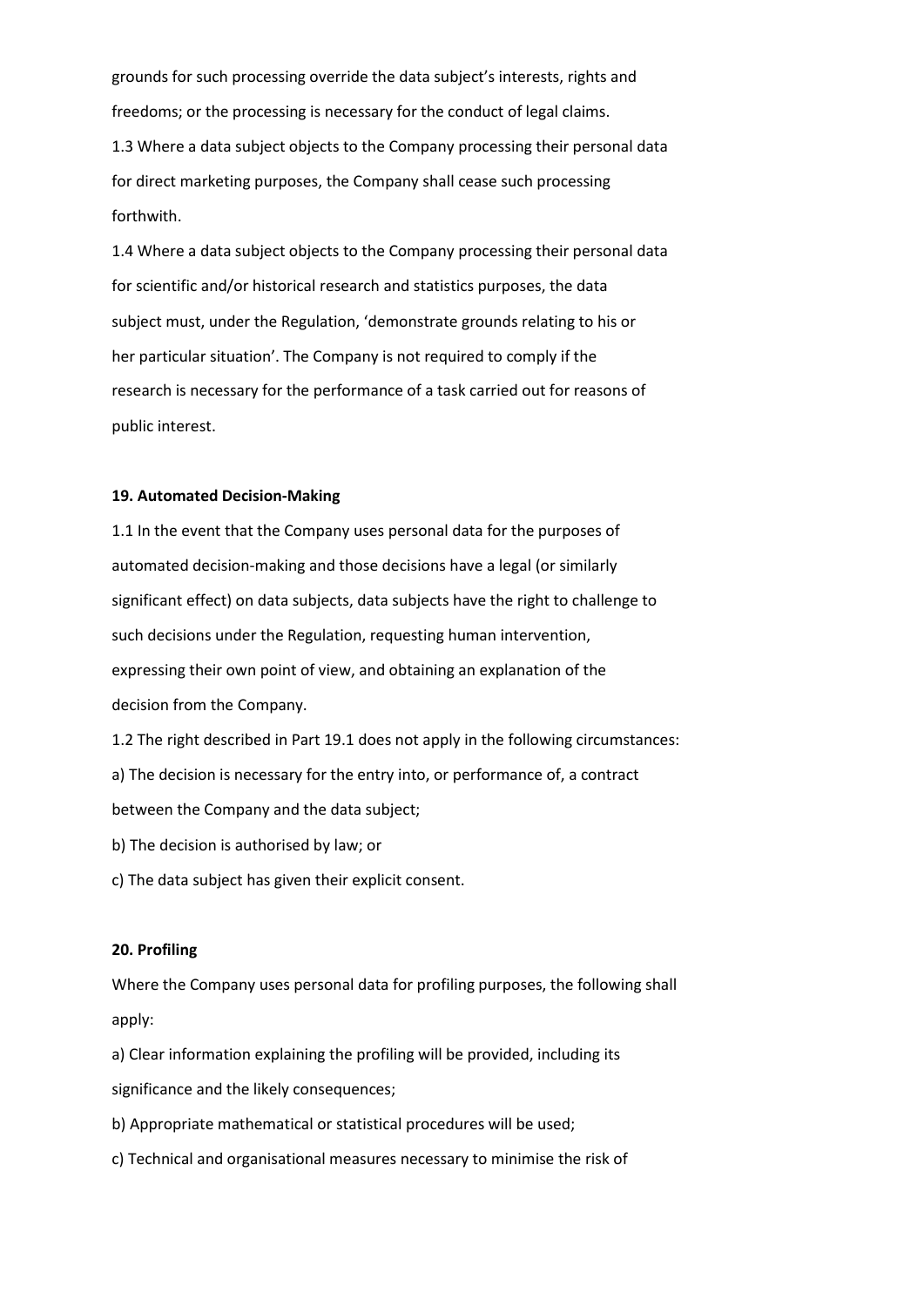errors and to enable such errors to be easily corrected shall be implemented; and

d) All personal data processed for profiling purposes shall be secured in order to prevent discriminatory effects arising out of profiling (see Parts 22 and 23 of this Policy for more details on data security).

# **21. Personal Data**

The following personal data may be collected, held, and processed by the Company:

- a) Geographical information, for focused marketing;
- b) Email address, for direct contacting of offers and promotions;
- c) Name and Address, for direct marketing;
- d) Phone number, for telesales and market surveying;

## **22. Data Protection Measures**

The Company shall ensure that all its employees, agents, contractors, or other parties working on its behalf comply with the following when working with personal data: a) All emails containing personal data must be encrypted;

b) Where any personal data is to be erased or otherwise disposed of for any reason (including where copies have been made and are no longer needed), it should be securely deleted and disposed of. Hardcopies should be shredded, and electronic copies should be deleted securely using permanent methods.

c) Personal data may be transmitted over secure networks only; transmission over unsecured networks is not permitted in any circumstances;

d) Personal data may not be transmitted over a wireless network if there is a wired alternative that is reasonably practicable;

e) Personal data contained in the body of an email, whether sent or received, should be copied from the body of that email and stored securely. The email itself should be deleted. All temporary files associated therewith should also be deleted;

f) Where Personal data is to be sent by facsimile transmission the recipient should be informed in advance of the transmission and should be waiting by the fax machine to receive the data;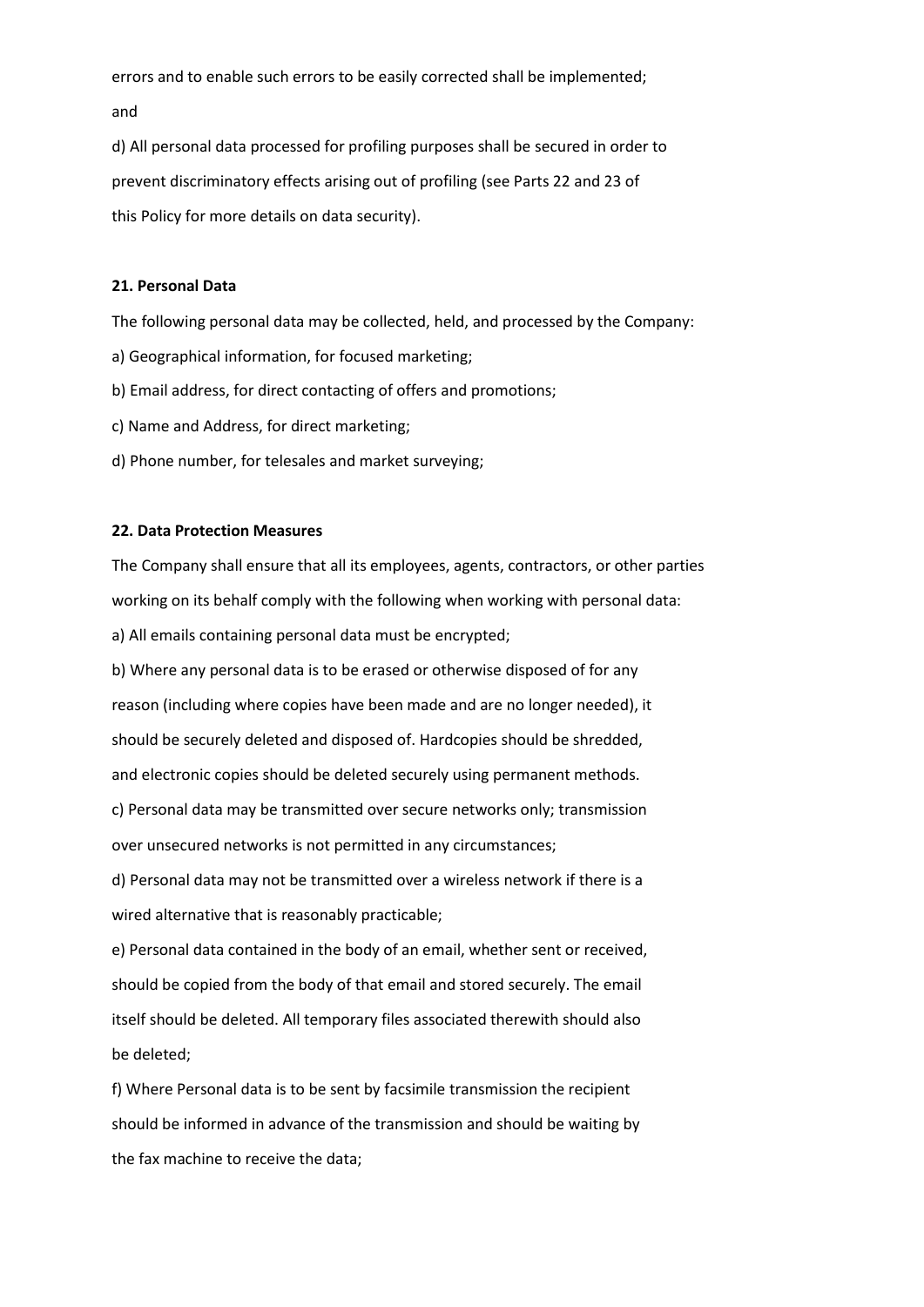g) Where Personal data is to be transferred in hardcopy form it should be passed directly to the recipient.

h) No personal data may be shared informally and if an employee, agent, subcontractor, or other party working on behalf of the Company requires access to any personal data that they do not already have access to, such access should be formally requested from James Williams, info@oakwoodvalleylodges.co.uk i) All hardcopies of personal data, along with any electronic copies stored on physical, removable media should be stored securely in a locked box, drawer, cabinet or similar;

j) No personal data may be transferred to any employees, agents, contractors, or other parties, whether such parties are working on behalf of the Company or not, without the authorisation of James Williams,

info@oakwoodvalleylodges.co.uk

k) Personal data must be handled with care at all times and should not be left unattended or on view to unauthorised employees, agents, sub-contractors or other parties at any time;

l) If personal data is being viewed on a computer screen and the computer in question is to be left unattended for any period of time, the user must lock the computer and screen before leaving it;

m) No personal data should be stored on any mobile device (including, but not limited to, laptops, tablets and smartphones), whether such device belongs to

the Company or otherwise without the formal written approval of James Williams, info@oakwoodvalleylodges.co.uk and, in the event of such approval,

strictly in accordance with all instructions and limitations described at the time the approval is given, and for no longer than is absolutely necessary. n) No personal data should be transferred to any device personally belonging to an employee and personal data may only be transferred to devices belonging to agents, contractors, or other parties working on behalf of the Company where the party in question has agreed to comply fully with the letter and spirit of this Policy and of the Regulation (which may include demonstrating to the Company that all suitable technical and organisational measures have been taken);

o) All personal data stored electronically should be backed up regularly with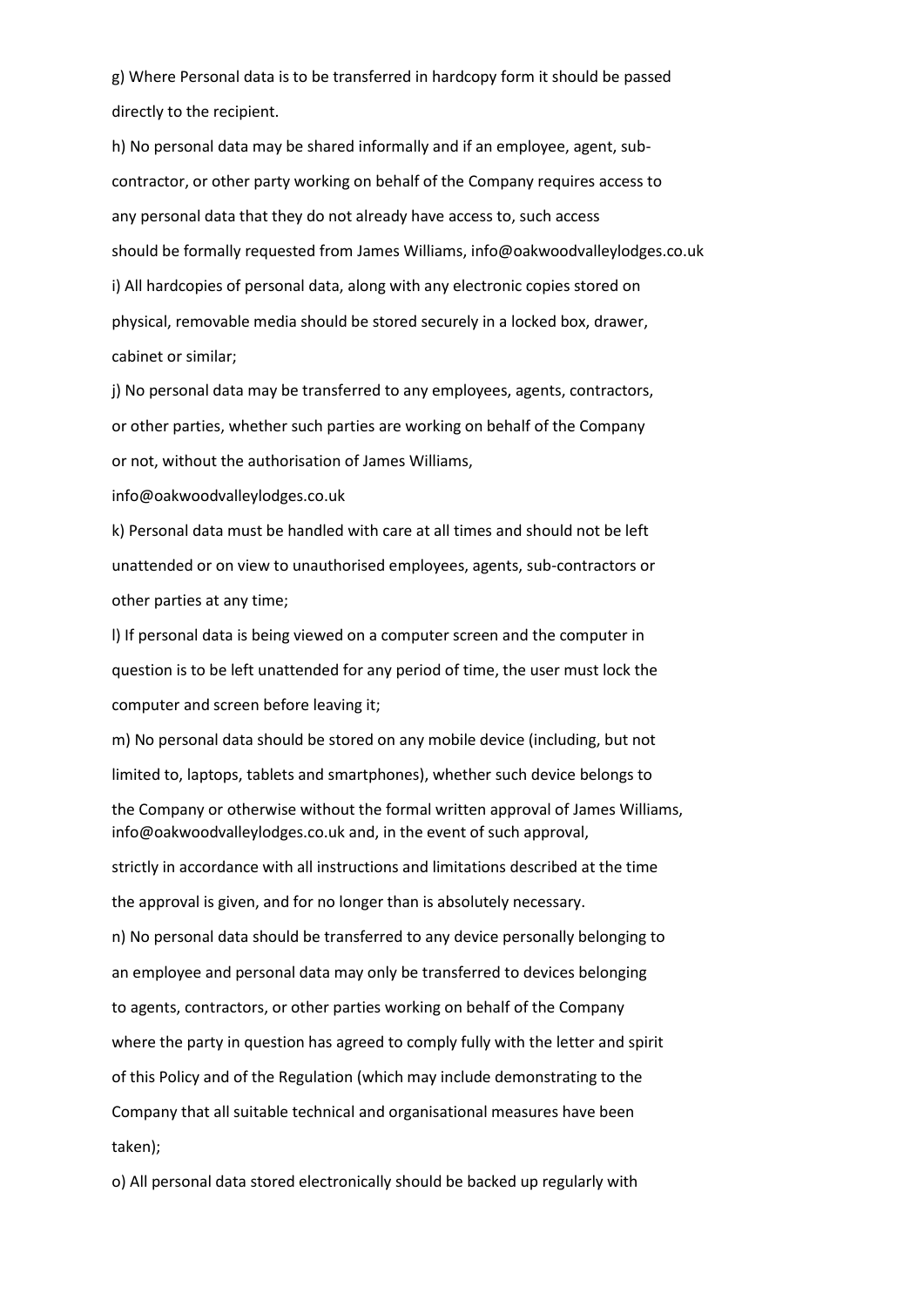backups stored at Lucksall Caravan and Camping Park (Head Office)

All backups should be encrypted

p) All electronic copies of personal data should be stored securely using passwords and data encryption;

q) All passwords used to protect personal data should be changed regularly and should not use words or phrases that can be easily guessed or otherwise compromised. All passwords must contain a combination of uppercase and lowercase letters, numbers, and symbols.

r) Under no circumstances should any passwords be written down or shared between any employees, agents, contractors, or other parties working on behalf of the Company, irrespective of seniority or department. If a password is forgotten, it must be reset using the applicable method. IT staff do not have access to passwords;

s) Where personal data held by the Company is used for marketing purposes, it shall be the responsibility of James Williams, info@oakwoodvalleylodges.co.uk to ensure that no data subjects have added their details to any marketing preference databases including, but not limited to, the Telephone Preference Service, the Mail Preference Service, the Email Preference Service, and the Fax Preference Service. Such details should be checked Regularly

## **23. Organisational Measures**

The Company shall ensure that the following measures are taken with respect to the collection, holding, and processing of personal data:

a) All employees, agents, contractors, or other parties working on behalf of the Company shall be made fully aware of both their individual responsibilities and the Company's responsibilities under the Regulation and under this Policy, and shall be provided with a copy of this Policy;

b) Only employees, agents, sub-contractors, or other parties working on behalf of the Company that need access to, and use of, personal data in order to carry out their assigned duties correctly shall have access to personal data held by the Company;

c) All employees, agents, contractors, or other parties working on behalf of the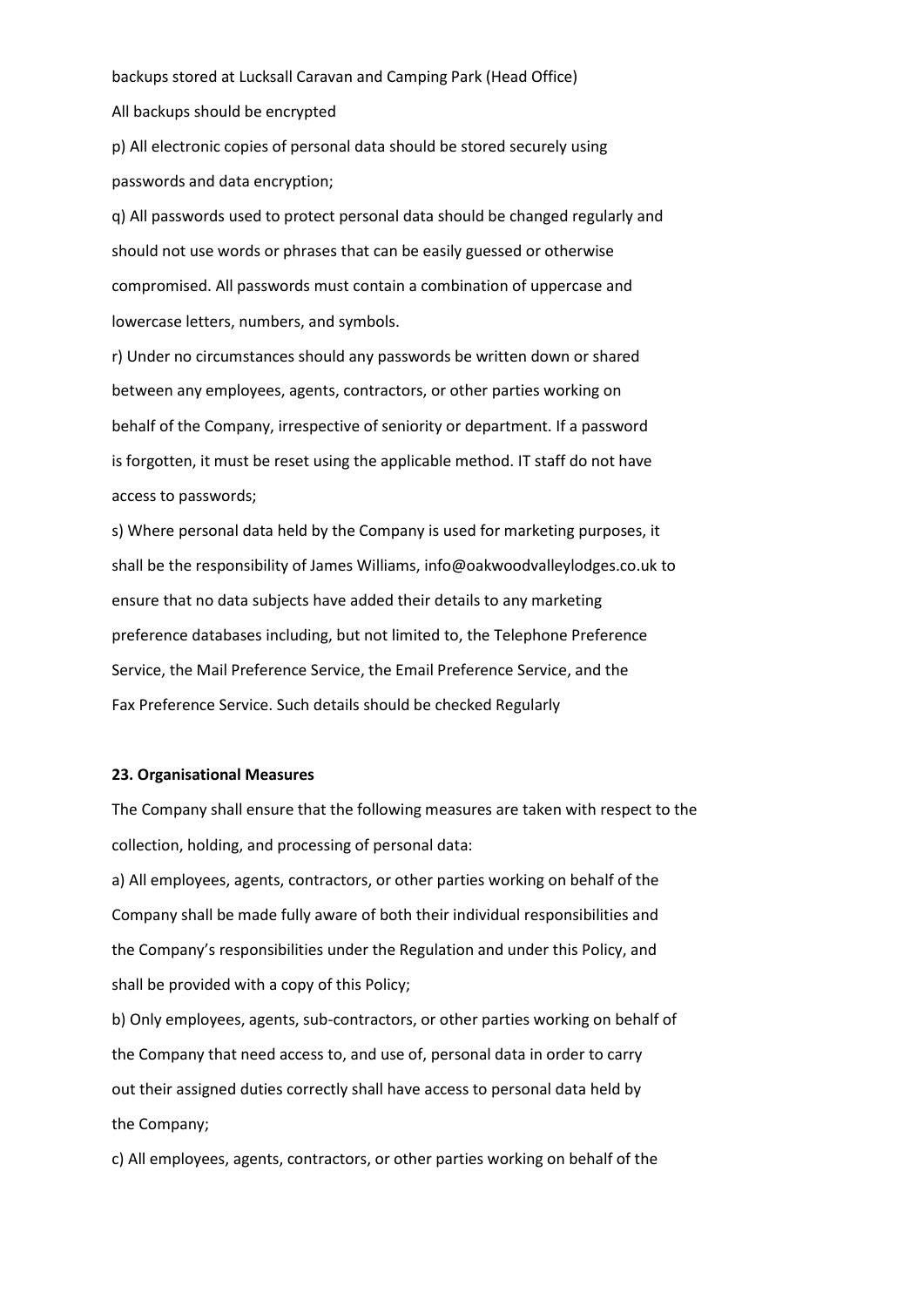Company handling personal data will be appropriately trained to do so; d) All employees, agents, contractors, or other parties working on behalf of the Company handling personal data will be appropriately supervised; e) Methods of collecting, holding and processing personal data shall be regularly

evaluated and reviewed;

f) The performance of those employees, agents, contractors, or other parties working on behalf of the Company handling personal data shall be regularly evaluated and reviewed;

g) All employees, agents, contractors, or other parties working on behalf of the Company handling personal data will be bound to do so in accordance with the principles of the Regulation and this Policy by contract;

h) All agents, contractors, or other parties working on behalf of the Company handling personal data must ensure that any and all of their employees who are involved in the processing of personal data are held to the same conditions as those relevant employees of the Company arising out of this Policy and the Regulation;

i) Where any agent, contractor or other party working on behalf of the Company handling personal data fails in their obligations under this Policy that party shall indemnify and hold harmless the Company against any costs, liability, damages, loss, claims or proceedings which may arise out of that failure.

## **24. Data Breach Notification**

1.1 All personal data breaches must be reported immediately to the Company's data protection officer.

1.2 If a personal data breach occurs and that breach is likely to result in a risk to the rights and freedoms of data subjects (e.g. financial loss, breach of confidentiality, discrimination, reputational damage, or other significant social or economic damage), the data protection officer must ensure that the Information Commissioner's Office is informed of the breach without delay, and in any event, within 72 hours after having become aware of it. 1.3 In the event that a personal data breach is likely to result in a high risk (that is, a higher risk than that described under Part 25.2) to the rights and freedoms of